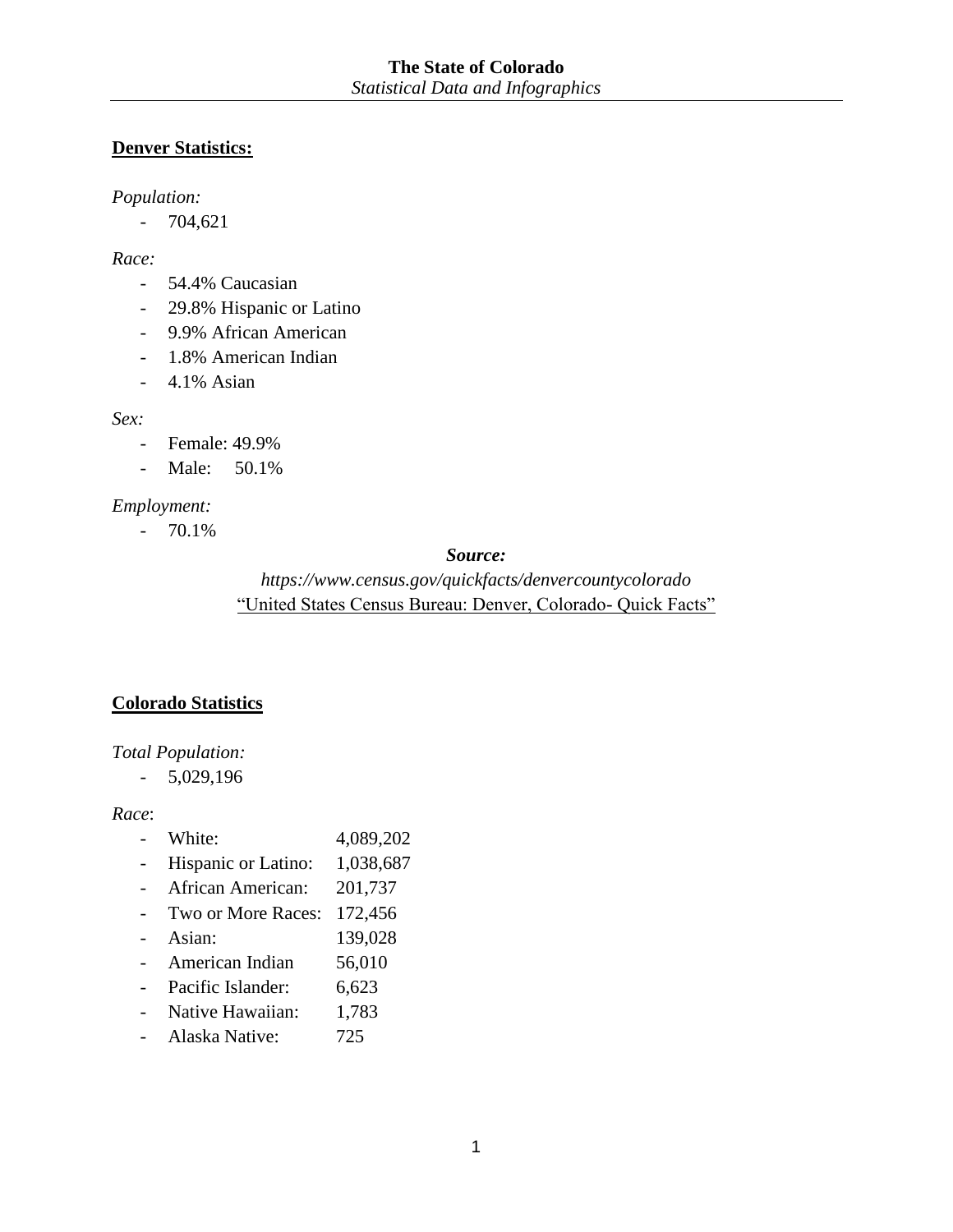*Sex*:

- Male Population: 2,520,662
- Female Population: 2,508,534

#### *Household*:

- 1. Total Occupied Homes:
	- 1,972,868
- 2. Population with Married Couples: - 971,397
- 3. Population with No Wife Present:
	- 91,299
- 4. Population with No Husband Present: - 198,831
- 5. Population Living Alone:
	- 597,054

#### *Education:*

- 49% of adults living in Colorado have a college degree
- $-20<sup>th</sup>$  in the nation for educational quality and high school graduation rates

#### *Source:*

*https://suburbanstats.org/population/how-many-people-live-in-colorado* "Population Demographics for Colorado 2018, 2019"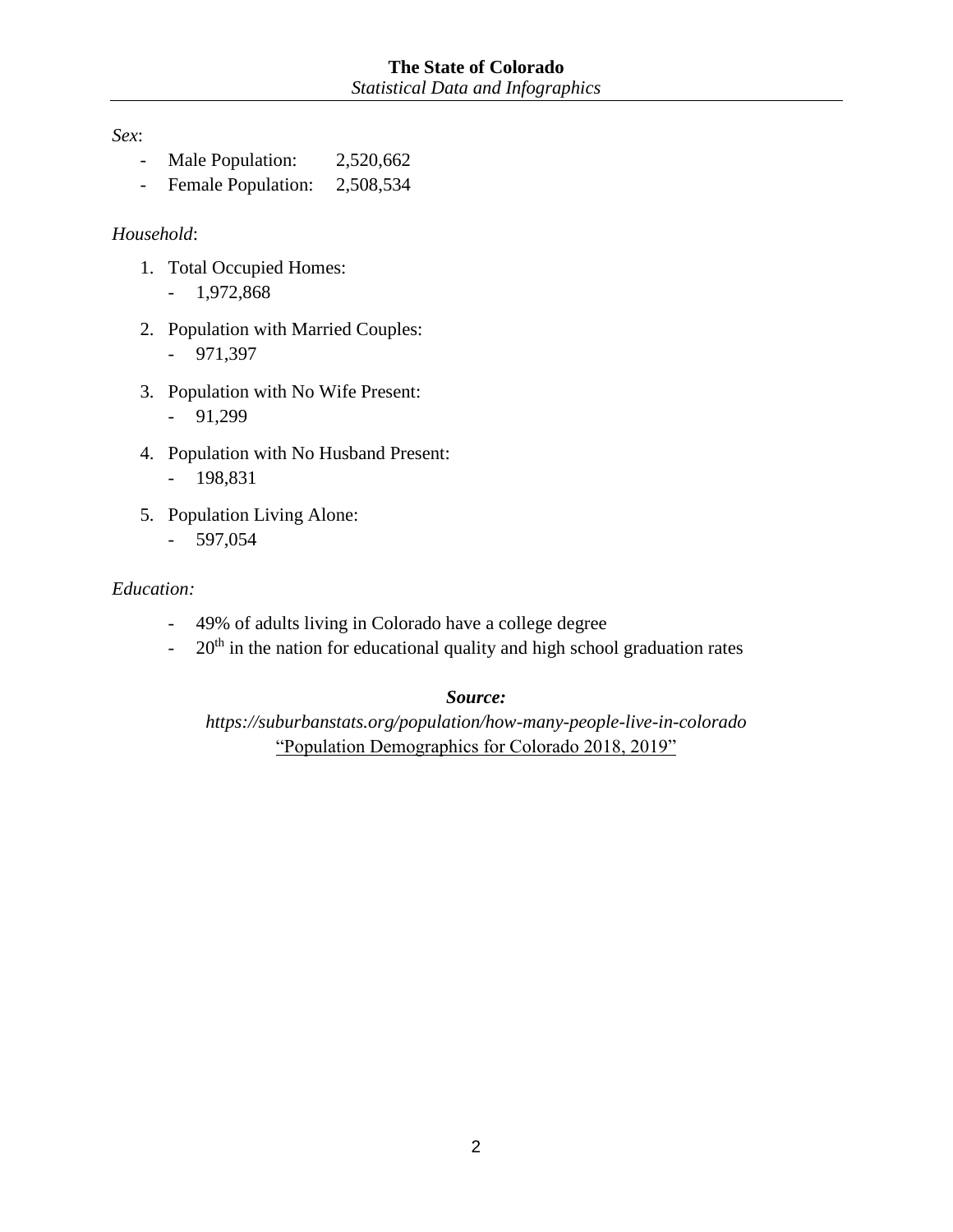## *Top Ten Colorado Cities with Highest Crime Rates:*

- 1. Lakeside
- 2. Black Hawk
- 3. Garden City
- 4. Glendale
- 5. Breckenridge
- 6. Cripple Creek
- 7. Pueblo
- 8. Central City
- 9. Hotchkiss
- 10. Sheridan

#### *Source:*

*http://www.usa.com/rank/colorado-state--crime-index--city-rank.htm#* "Colorado Crime Index City Rank"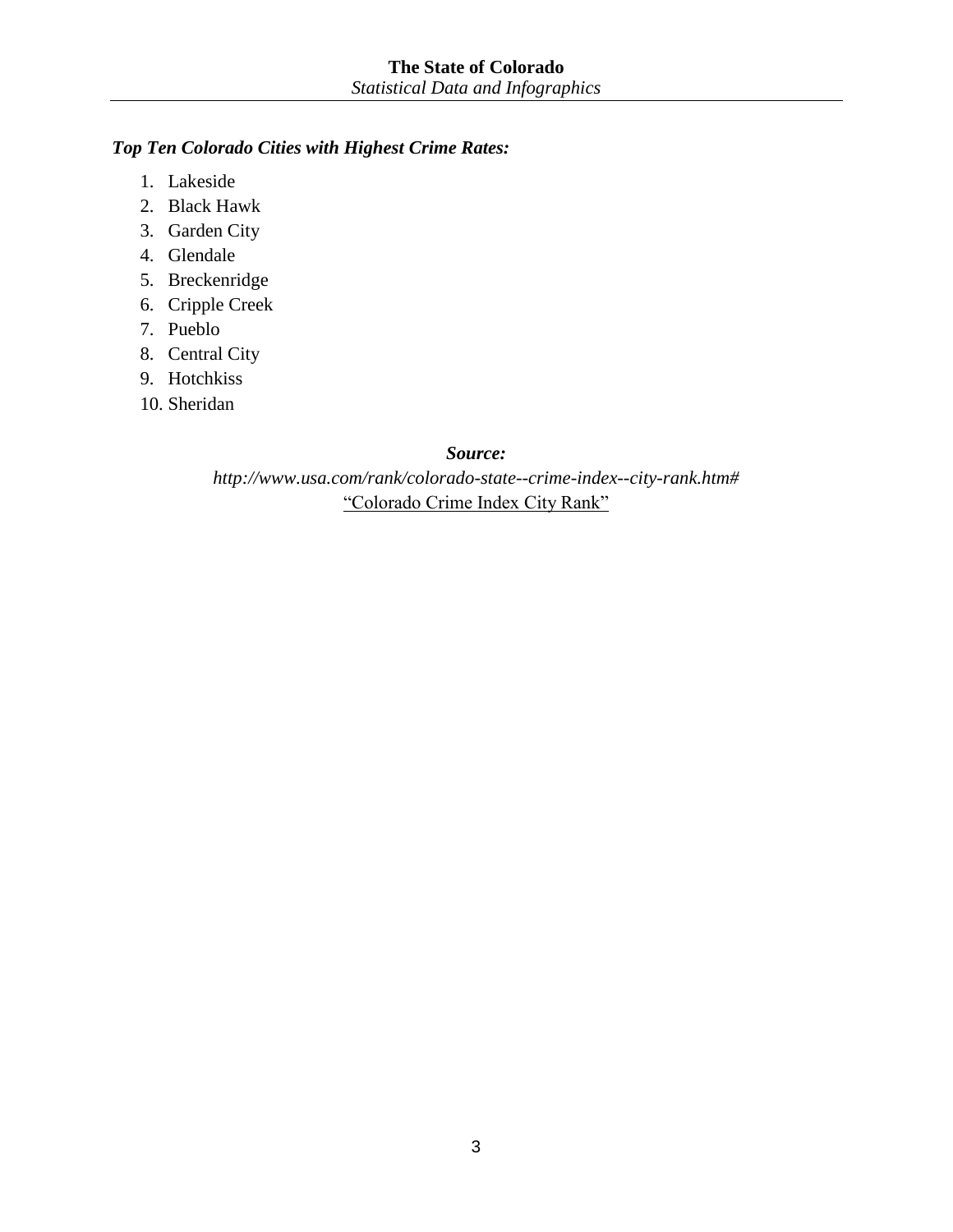## *Top Ten Colorado Cities with Highest Per Capita Income:*

- 1. Cherry Hills
- 2. Upper Bear Creek
- 3. Greenwood Village
- 4. Paragon Estates
- 5. Lazy Acres
- 6. Genesee
- 7. Coal Creek
- 8. Columbine Valley
- 9. Bowmar
- 10. Rollinsville

#### *Top Ten Colorado Cities with Lowest Per Capita Income:*

- 1. Johnson Hills
- 2. Sheridan Lake
- 3. Olney Springs (The Crowley County Correctional Facility is located in this city; the prison has a population that is *much* larger than the surrounding community)
- 4. Capulin
- 5. Towner
- 6. Dotsero
- 7. Sugar City
- 8. Vilas
- 9. Granada
- 10. Crestone

#### *Source:*

*http://www.usa.com/rank/colorado-state--per-capita-income--cityrank.htm?hl=&hlst=&wist=&yr=9000&dis=&sb=ASC&plow=&phigh=&ps=* "Colorado Per Capita Income City"

1. One in 14 Coloradans lives in a ZIP code with severe economic distress compared with one in 7 nationally.

#### *Source:*

*https://www.denverpost.com/2017/10/01/distressed-communities-index-2017-coloradoeconomic-distress/*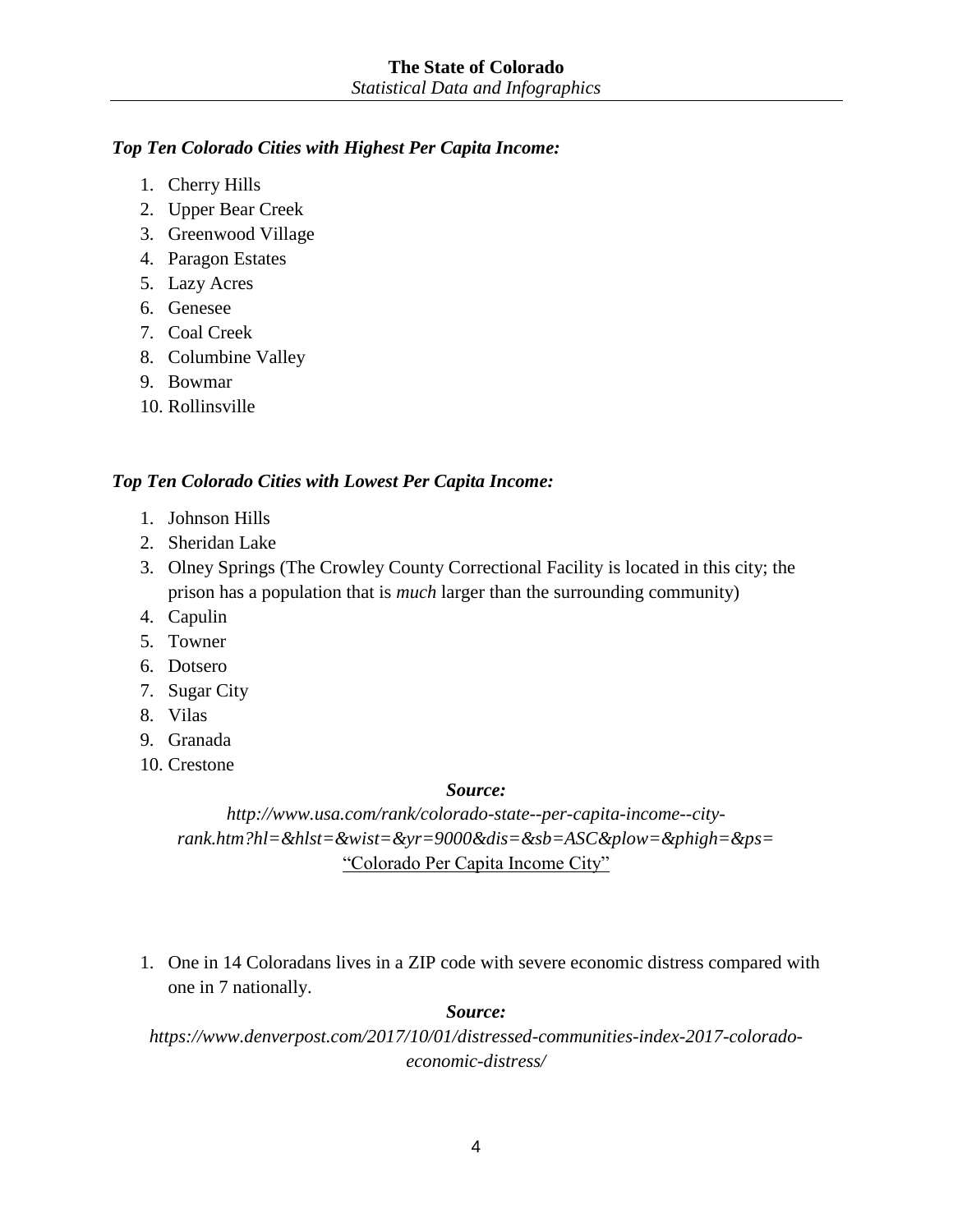## **The State of Colorado**

*Statistical Data and Infographics*

# "Outside of Colorado's corridors of prosperity, these ZIP codes are experiencing the most

#### economic distress"

## **Key Issues:**

- 1. Lack of after school programs for working parents
- 2. Unemployment/lack of job opportunities/lack of economic diversification
- 3. Cost of living vs. median household income
- 4. Major employers outsourcing jobs overseas

#### **Resolutions:**

- 1. Colorado Rural Workforce Consortium (see source below)
- 2. Virtual office opportunities
- 3. Rideshare opportunities
- 4. Business and college partnership programs
- 5. Wagner Peyser Program supports basic career services (program has offices located in several counties throughout Colorado)

#### *Source:*

*[https://www.colorado.gov/pacific/sites/default/files/2016\\_CRWC\\_Local\\_Area\\_Plan.pdf](https://www.colorado.gov/pacific/sites/default/files/2016_CRWC_Local_Area_Plan.pdf)* "Colorado Rural Workforce Consortium"

- 6. Mobile preschools and after school care centers (the rolling schools travel to apartment complexes a couple times per week to reach children who can't access traditional bricksand-mortar preschools)
- 7. Nonprofit run after school programs (example: YouthPower365)

#### *Source:*

*https://www.parkrecord.com/news/quality-afterschool-programs-needed-in-rural-communitiesacross-america/*

"Quality afterschool programs needed in rural communities"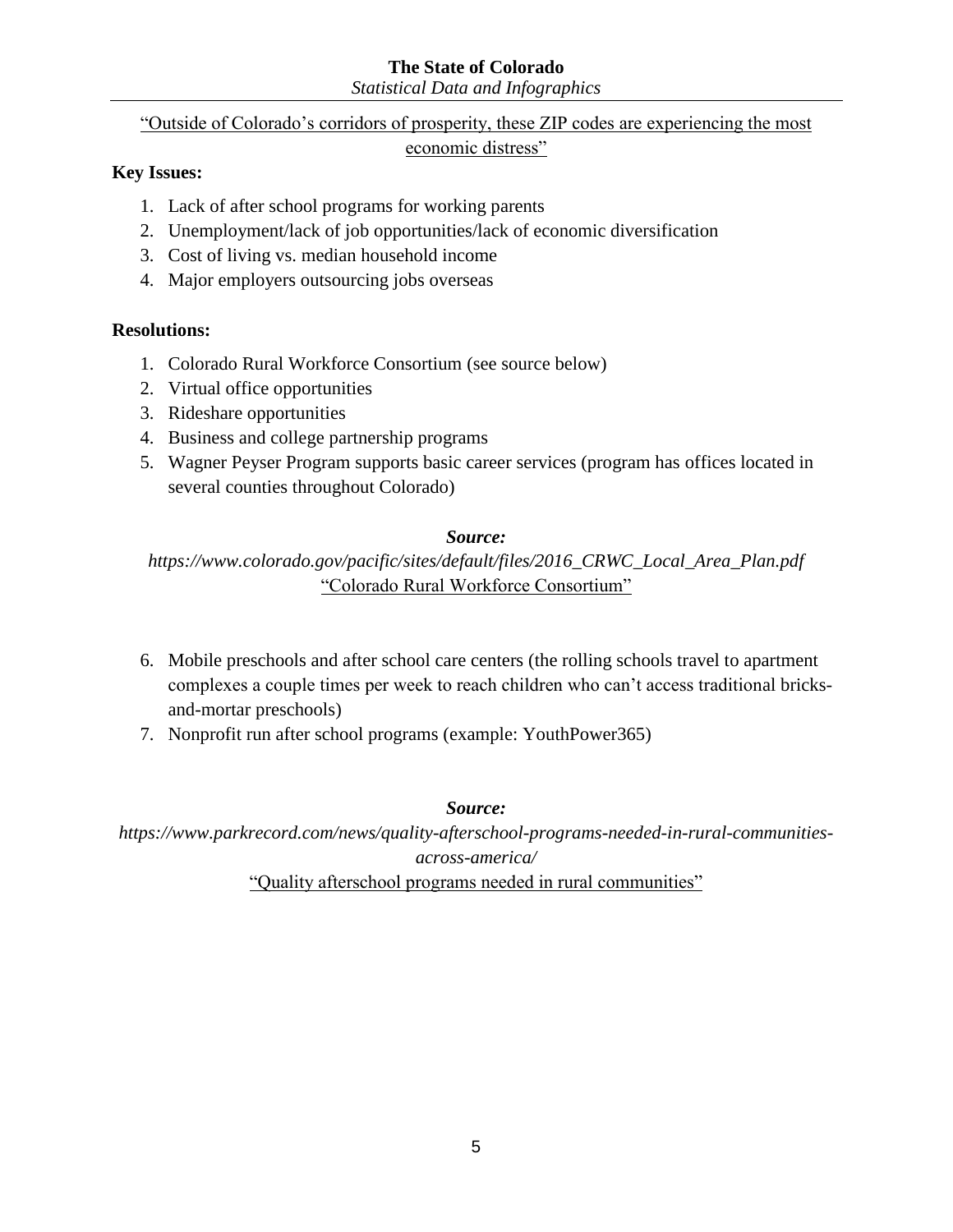# **Christian Identity: 1**

- 1. White Christians account for 43% of Americans, and 30% as white and Protestant. In 1976, roughly eight in ten (81%) Americans identified as white Christian.
- 2. White evangelical Protestants are in decline—along with white mainline Protestants and white Catholics. White evangelical Protestants were once thought to be bucking a longer trend, but over the past decade their numbers have dropped substantially. Fewer than one in five (17%) Americans are white evangelical Protestant, but they accounted for nearly one-quarter (23%) in 2006. Over the same period, white Catholics dropped five percentage points from 16% to 11%, as have white mainline Protestants, from 18% to 13%.
- 3. Non-Christian religious groups are growing, but they still represent less than one in ten Americans combined. Jewish Americans constitute 2% of the public while Muslims, Buddhists, and Hindus each constitute only 1% of the public. All other non-Christian religions constitute an additional 1%.
- 4. America's youngest religious groups are all non-Christian. Muslims, Hindus, and Buddhists are all far younger than white Christian groups. At least one-third of Muslims (42%), Hindus (36%), and Buddhists (35%) are under the age of 30. Roughly one-third (34%) of religiously unaffiliated Americans are also under 30. In contrast, white Christian groups are aging. Slightly more than one in ten white Catholics (11%), white evangelical Protestants (11%), and white mainline Protestants (14%) are under 30. Approximately six in ten white evangelical Protestants (62%), white Catholics (62%), and white mainline Protestants (59%) are at least 50 years old.
- 5. The Catholic Church is experiencing an ethnic transformation. Twenty-five years ago, nearly nine in ten (87%) Catholics were white, non-Hispanic, compared to 55% today. Fewer than four in ten (36%) Catholics under the age of 30 are white, non-Hispanic; 52% are Hispanic.
- 6. Atheists and agnostics account for a minority of all religiously unaffiliated. Most are secular. Atheists and agnostics account for only about one-quarter (27%) of all religiously unaffiliated Americans. Nearly six in ten (58%) religiously unaffiliated Americans identify as secular, someone who is not religious; 16% of religiously unaffiliated Americans nonetheless report that they identify as a "religious person."
- 7. There are 20 states in which no religious group comprises a greater share of residents than the religiously unaffiliated. These states tend to be more concentrated in the Western U.S., although they include a couple of New England states, as well. More than four in ten (41%) residents of Vermont and approximately one-third of

<sup>1</sup> *"America's Changing Religious Identity",* Retrieved from: https://www.prri.org/research/american-religiouslandscape-christian-religiously-unaffiliated/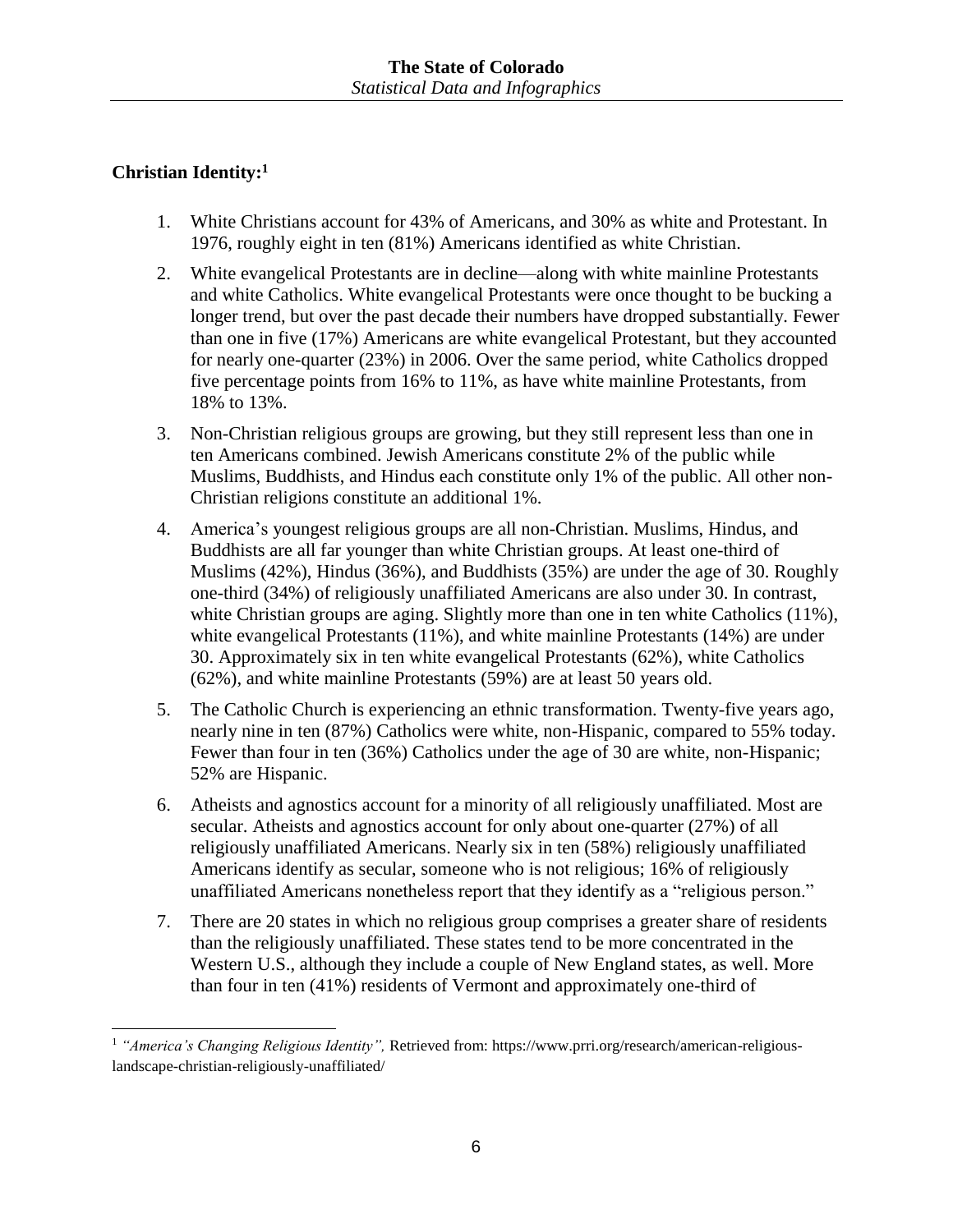Americans in Oregon (36%), Washington (35%), Hawaii (34%), Colorado (33%), and New Hampshire (33%) are religiously unaffiliated.

- 8. No state is less religiously diverse than Mississippi. The state is heavily Protestant and dominated by a single denomination: Baptist. Six in ten (60%) Protestants in Mississippi are Baptist. No state has a greater degree of religious diversity than New York.
- 9. The cultural center of the Catholic Church is shifting south. The Northeast is no longer the epicenter of American Catholicism—although at 41% Catholic, Rhode Island remains the most Catholic state in the country. Immigration from predominantly Catholic countries in Latin America means new Catholic populations are settling in the Southwest. In 1972, roughly seven in ten Catholics lived in either the Northeast (41%) or the Midwest (28%). Only about one-third of Catholics lived in the South (13%) or West (18%). Today, a majority of Catholics now reside in the South (29%) or West (25%). Currently, only about one-quarter (26%) of the U.S. Catholic population lives in the Northeast, and 20% live in the Midwest.
- 10. Jews, Hindus, and Unitarian-Universalists stand out as the most educated groups in the American religious landscape. More than one-third of Jews (34%), Hindus (38%), and Unitarian-Universalists (43%) hold post-graduate degrees. Notably, Muslims are significantly more likely than white evangelical Protestants to have at least a four-year college degree (33% vs. 25%, respectively).
- 11. Asian or Pacific-Islander Americans have a significantly different religious profile than other racial or ethnic groups. There are as many Asian or Pacific-Islander Americans affiliated with non-Christian religions as with Christian religious groups. And one-third (34%) are religiously unaffiliated.
- 12. Nearly half of LGBT Americans are religiously unaffiliated. Nearly half (46%) of Americans who identify as lesbian, gay, bisexual, or transgender (LGBT) are religiously unaffiliated. This is roughly twice the number of Americans overall (24%) who are religiously unaffiliated.
- 13. White Christians have become a minority in the Democratic Party. Fewer than one in three (29%) Democrats today are white Christian, compared to half (50%) one decade earlier. Only 14% of young Democrats (age 18 to 29) identify as white Christian. Forty percent identify as religiously unaffiliated.
- 14. White evangelical Protestants remain the dominant religious force in the GOP. More than one-third (35%) of all Republicans identify as white evangelical Protestant, a proportion that has remained roughly stable over the past decade. Roughly threequarters (73%) of Republicans belong to a white Christian religious group.

# *Source:*

*https://www.theguardian.com/us-news/2017/sep/20/end-of-white-christian-america* "We're at the end of white Christian America. What will that mean?"

# *Source:*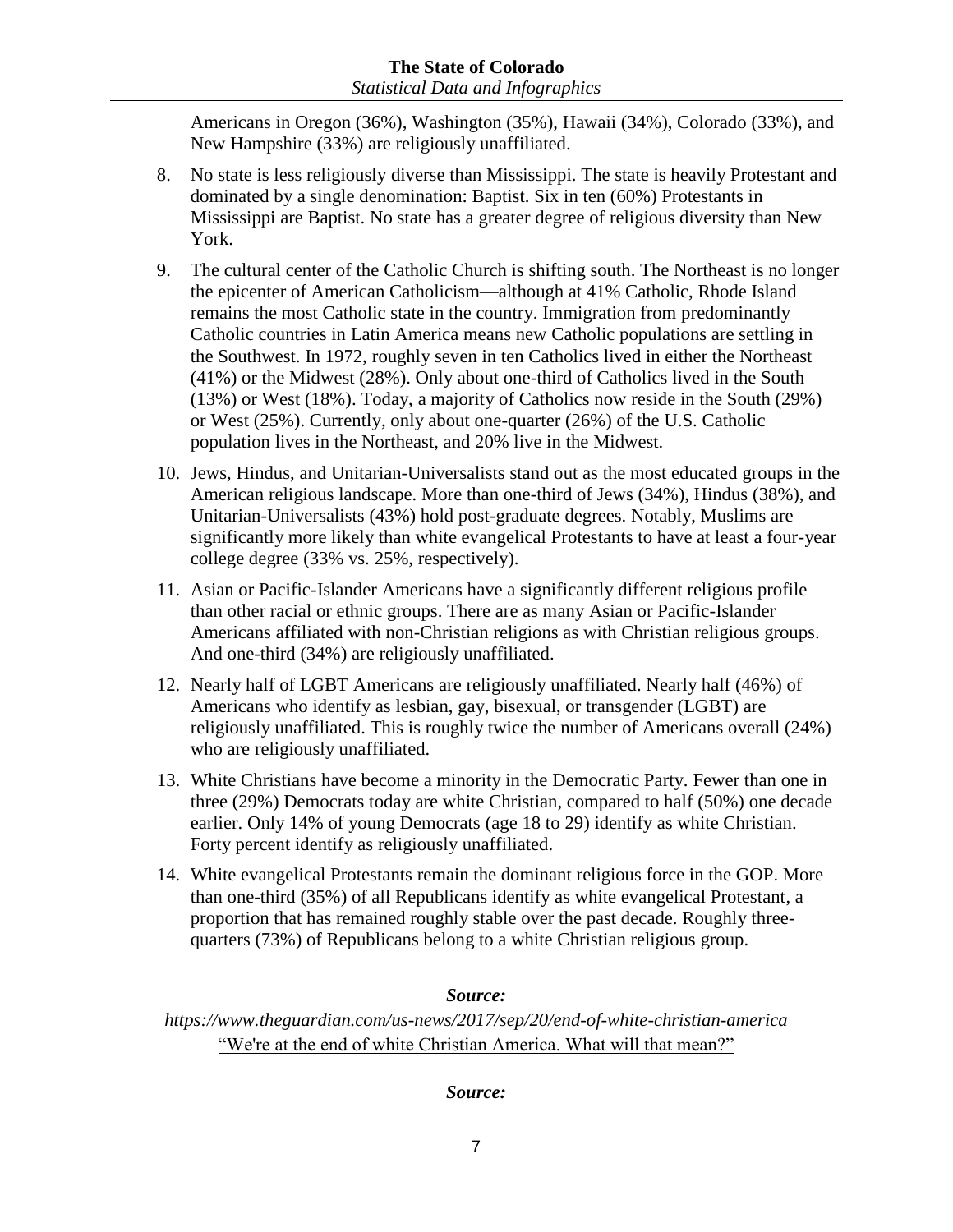#### **The State of Colorado** *Statistical Data and Infographics*

*https://www.prri.org/research/american-religious-landscape-christian-religiously-unaffiliated/* "America's Changing Religious Identity"

## **Christian Migration:**

- Large numbers of Christians are moving to the far Northwest
- Many believe that the Northwestern states are the new mission frontier: with a population inundated with atheistic or agnostic persons (especially when compared to other states)
- Pastors from all over the states are now calling the Northwestern states of the US, "the new Christian mission field"<sup>2</sup> and encouraging other pastors to join them in moving their home churches to the "new mission field"
- Colorado, North Dakota, Vermont, Maine, and Nebraska are among the least churched states in the country<sup>3</sup>
- "More than 1 out of every 3 adults (33%) in America is unchurched. This means they haven't attended a religious service of any type during the past year. This represents some 125 million Americans. That number alone would be the 10th largest country in the world!"<sup>4</sup>

#### *Source:*

*https://cnnw.com/a-vision-shared-might-a-great-spiritual-awakening-begin-soon-here/*  "A vision shared: Might a great spiritual awakening begin soon here?"

#### *Source:*

*https://cnnw.com/network-of-influential-christian-leaders-seeks-to-expand-to-the-northwest/* "Network of influential Christian leaders seeks to expand to the Northwest"

#### *Source:*

*https://www.patheos.com/blogs/rogereolson/2017/12/america-become-mission-field/* "America Has Become the New Mission Field"

https://www.patheos.com/blogs/rogereolson/2017/12/america-become-mission-field/ <sup>3</sup> *"America's Hidden Mission Field",* Retrieved from:

 <sup>2</sup> *"America Has Become the New Mission Field",* Retrieved from:

https://www.christianitytoday.com/edstetzer/2018/october/americas-hidden-mission-field-why-we-need-ruralchurches.html

<sup>4</sup> *"America, the Mission Field: The Nones Are All Around Us"*, Retrieved from: https://pastors.com/america-themission-field-the-nones-are-all-around-us/